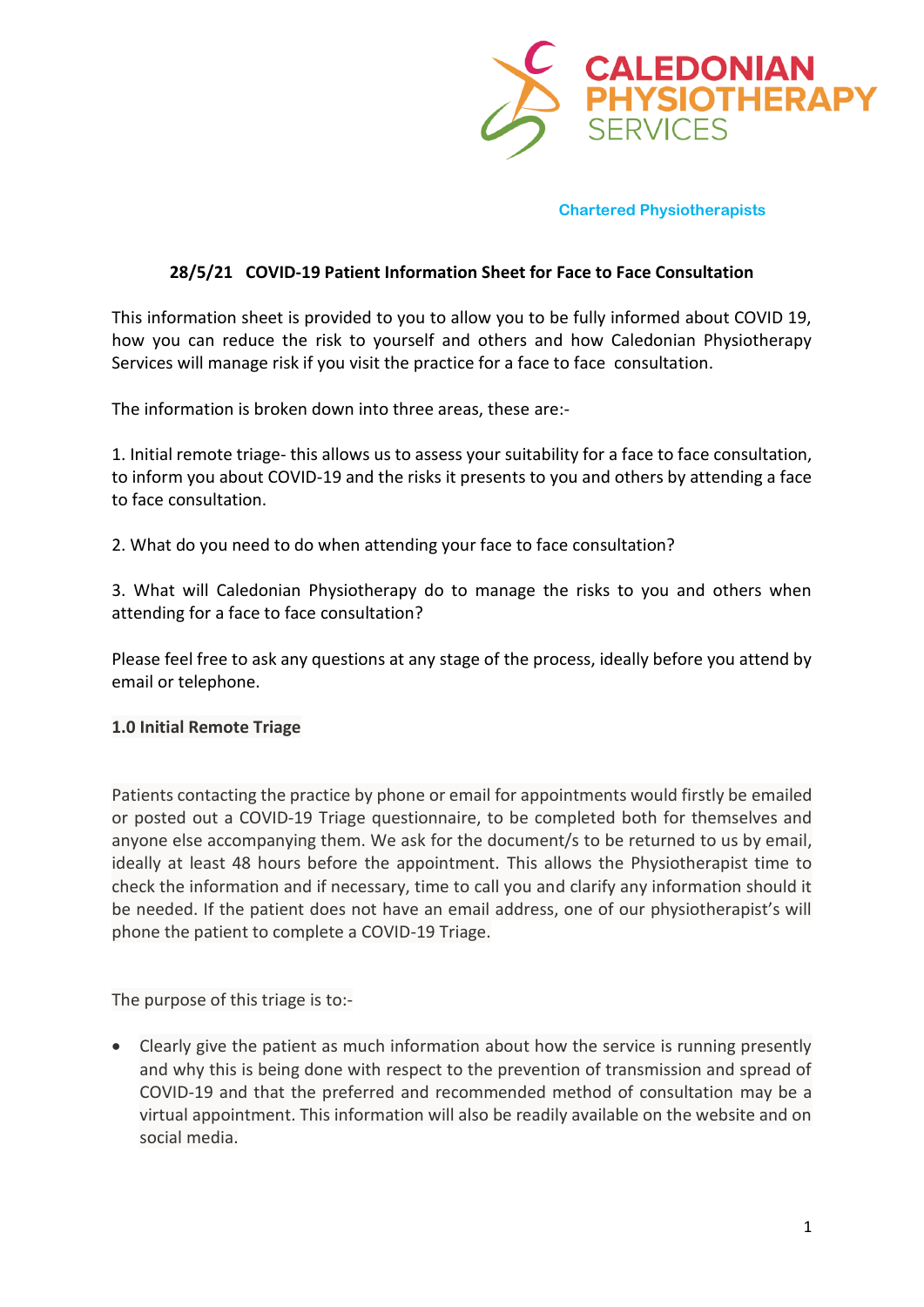

- By giving information it will allow the physiotherapist to understand the expectations of the patient and be able to manage these effectively.
- To find out the nature of the patient's problem and the patient's needs and goals.
- The physiotherapist will follow **"The 3 Point F2F Check"** three stage face to face triage procedure to decide if a face to face consultation is warranted and justified:-
	- 1. Clinical indication
	- 2. COVID 19 Risk Assessment passed
	- 3. Consent of the patient
	- Screening for clinical red flags relevant to the body area in question will be carried out and if necessary direct onward referral will be carried out.
- The physiotherapist will consider whether clinically the patient fulfils one of the following three clinical states which may clinically indicated for face to face consultation: -
	- 1. There is a high suspicion of risk of rapid, significant clinical deterioration from underlying serious pathology or those presenting with worsening, progressive neurological symptoms of spinal origin which the physiotherapist is unable to determine remotely.
	- 2. The patient has urgent rehabilitation needs, which if not met, will require care from General Practice, secondary care or social care agencies. This is particularly important if they are themselves a carer for someone who is vulnerable.
	- 3. The patient requires rehabilitation to support their rapid discharge from secondary care.
- To determine the current health status of the patient by asking whether they have had COVID-19 or are currently having symptoms of COVID-19 or other viral infections, whether they have been in contact with some body in their household who has had or currently has COVID-19 or other viral infections. The patient will also be asked whether they have a" vulnerable" or "shielding" or self- isolating member of their household or who they may be caring for. A COVID-19 Risk Assessment would be a carried out: -

<sup>1).</sup> Has the patient had any symptoms of COVID-19 within the last 14 days?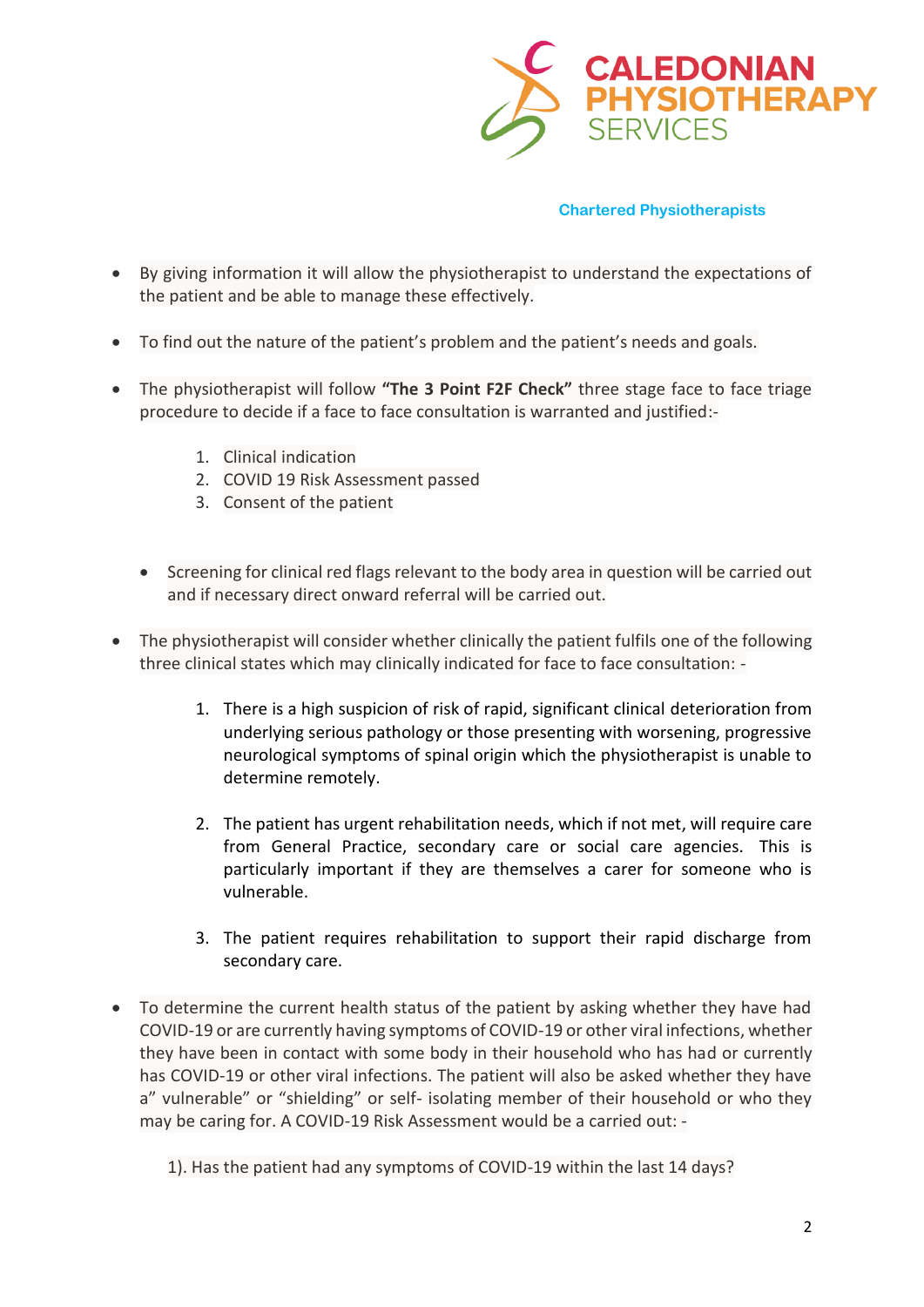

2). Does the patient have a temperature of 38.7C or above?

3). Has the patient come into close contact with a known or suspected case of COVID -19 in the last 14 days?

4) Has the patient had a confirmed negative COVID-19 test in the last 14 days? 5) Is the patient, or anyone in the patient's household, awaiting the results of a COVID-19 test?

6) Has the patient returned from a foreign country in the last 14 days?

7). Is anyone in the patient's household self-isolating due to symptoms of or possible exposure to COVID -19?

The symptoms of COVID-19 are: -

- $\epsilon$  Fever > 37.8c
- New continuous cough
- Myalgia
- Difficulty breathing
- Loss of taste
- Loss of smell
- Nausea
- Diarrhoea
- Confusion in the elderly
- Reduced mobility in the elderly

The methods of transmission are: -

- Aerosol spread by coughing, sneezing and heavy breathing as in exercise, the droplets are directly inhaled into the recipient's airway or absorbed through the eyes.
- Contact spread by droplets landing on hard or soft surfaces touched by the recipient and then brought close to their face and eyes by the hands or they land on the skin and are transferred to the airway by the hands touching the face.
- Droplets on hard and soft surfaces can survive for up to 72 hours.

The virus has an incubation period in which there may be no symptoms and this period is variable. During this time, the person can infect other people. Prevention/reduction of transmission can be achieved by: -

- Using a tissue to blow your nose or when coughing or sneezing and immediately placing the tissue in the bin.
- Washing your hands or using hand sanitiser after blowing your nose, coughing or sneezing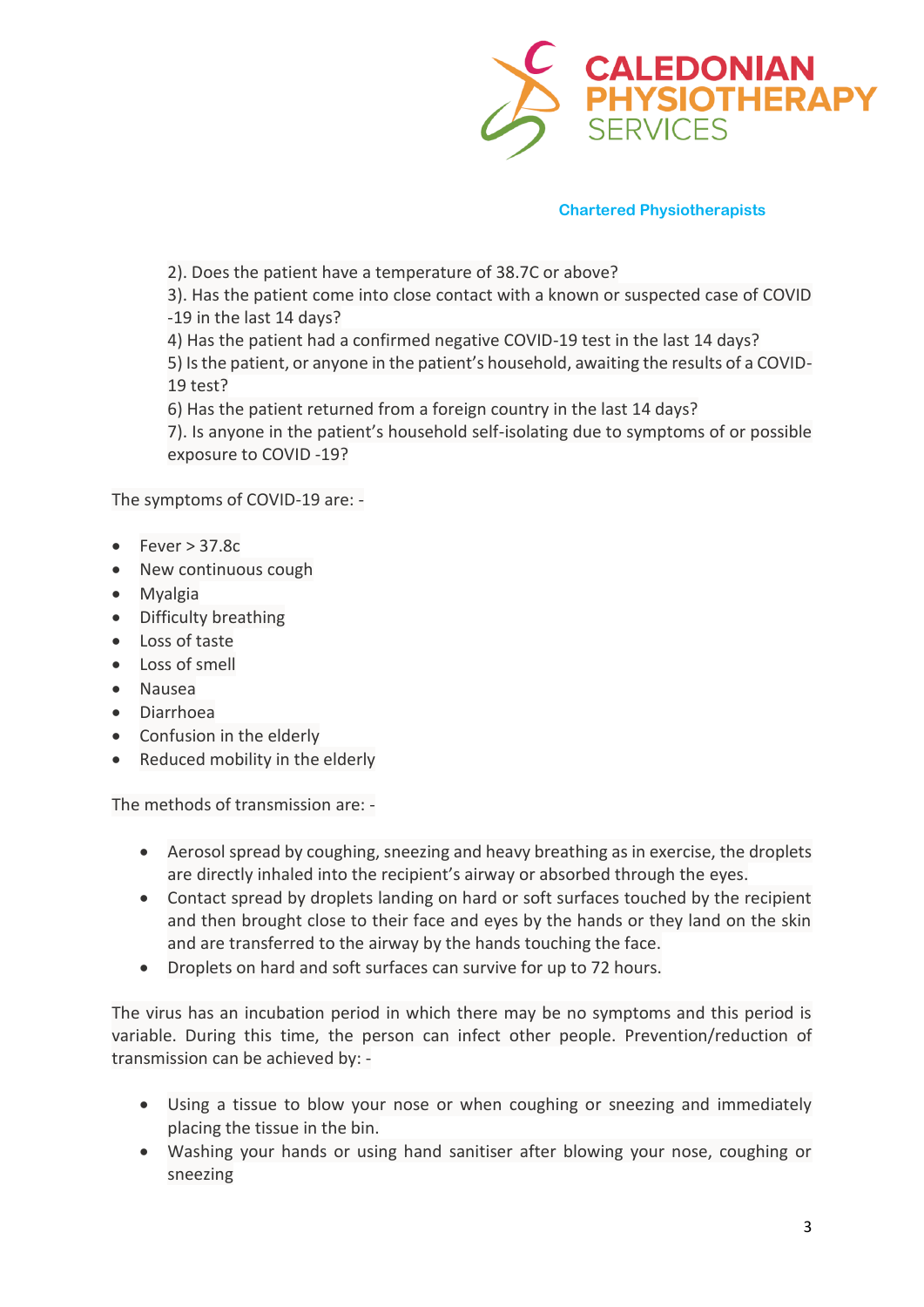

- Cleaning surfaces that you may have coughed or sneezed over and then wash or sanitise your hands.
- Regular hand washing and sanitisation.
- Stay at home within your home household unless you need to go to work or to go outside to exercise or meet one other family group.
- Obey social distancing guidance outside the house and when visiting shops, your place of work or places such as the doctors or other medical services.
- Dispose of tissues securely by bagging it and storing it for 72 hours it can then be put in the normal refuse.
- Washing clothing or bedding which may be contaminated at the recommended temperature of 60 degrees Celsius and above.

Once infected with the virus, the symptoms can vary in the type of symptoms and the effects of the virus with the most common symptoms being a fever with temperature greater than 37.8C, new continuous cough, loss of sense of taste and smell. During this time, the person is potentially highly infected.

If you have any of these symptoms or similar symptoms you should: -

- Stay at home and self-isolate from others in your household
- Let the NHS know via their helpline or by going online
- You should stay at home for ten days
- If you are worsening or the symptoms are not improving by ten days contact NHS 24.
- Other persons in your household must now self-isolate for ten days, if asymptomatic at ten days they can then leave the house.
- By contacting the NHS you will trigger the Test and Trace Procedure where people you have in contact with will be told to go home and self- isolate for ten days if symptomatic and ten days if they have no symptoms. This will apply to all the people they have contacted as well.

The effects of the virus can be catastrophic and in the worst-case lead to death. This is more likely in people with pre-existing conditions or comorbidities. At present there is a vaccine which is being administered in stages.

Some people are categorised as being more vulnerable because of these pre-existing conditions or comorbidities these would and some of the most vulnerable people have been shielded from the beginning of the COVID-19 lockdown to reduce the risks to them.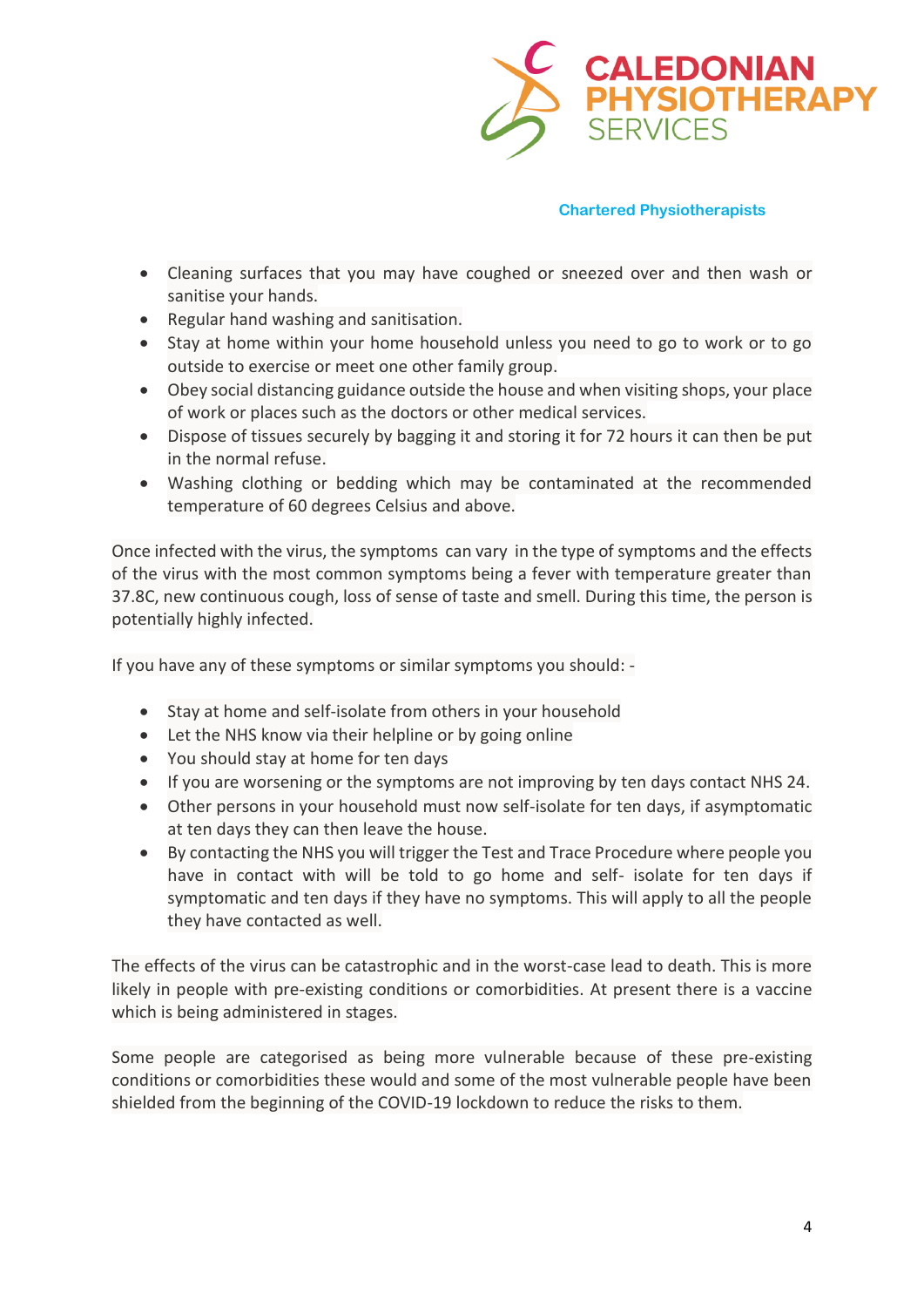

- Patients are welcome to bring their carer/family member/translator or chaperone but the physiotherapist will need to know all about their health status and they also need to understand the risks posed by attending for a face to face consultation with the patient.
- Patients will be asked whether they or their carer/family member/translator or chaperone attending with them whether they have certain comorbidities which would make them more vulnerable in a face to face consultation these are termed **COVID19 high risk red flags** and these would include: -
	- 1. Aged greater than 65
	- 2. Gender
	- 3. Pregnancy status
	- 4. BMI greater than 30
	- 5. Smoking status
	- 6. BAME ethnicity
	- 7. Underlying respiratory condition
	- 8. Weakened immune system
	- 9. Comorbidities that cause immunosuppression including, diabetes, HIV/AIDS, RA, pre-existing infection, alcohol abuse, smoking and long-term steroids usage.
	- 10. People with known cancer diagnosis and receiving treatment.
	- 11. Vitamin C or D deficiency
	- The patient will be asked whether they need assistance or mobility issues when attending for their face to face consultation to allow the physiotherapist to select the correct treatment room suitable for the patient and if applicable their carer/family member/translator or chaperone.
- If there is evidence to support that the patient or their carer/family member/translator or chaperone is potentially infected with COVID-19 or is potentially at greater risk for medical reason, they should be asked to stay at home and get the appropriate medical help and advice.
- Information given by the patient and those accompanying them will be used for the Test and Trace procedure should that be necessary. The data provided by those accompanying the patient will be held securely for one month and then this will be deleted.
- If the physiotherapist feels face to face consultation is appropriate and they are happy that the patient isfully informed regarding the risks to themselves and others by attending and that the patient has given their written or verbal informed consent, then a planned face to face consultation can proceed.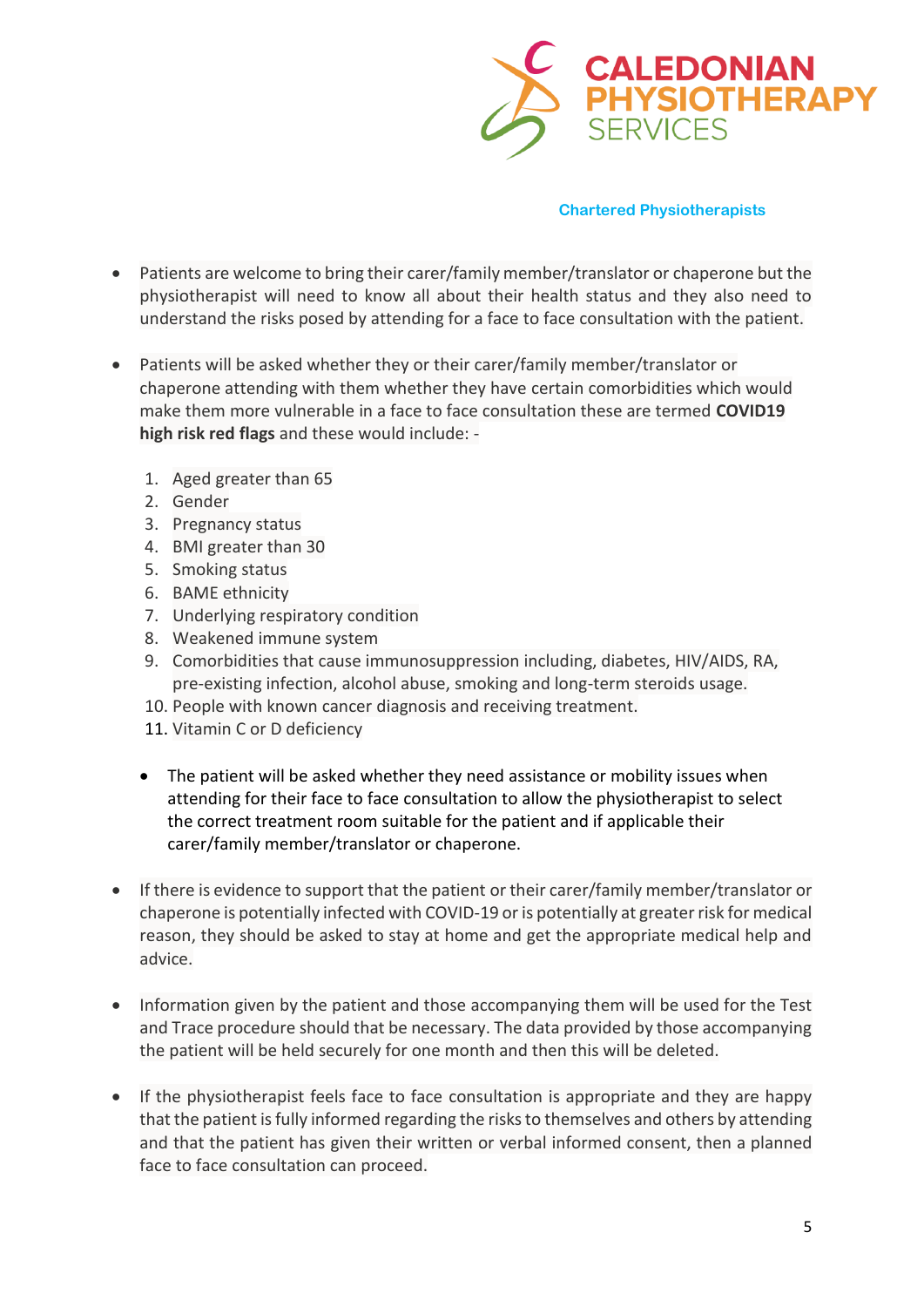

- The patient will be placed into one of three categories of risk, which helps to define whether face to face consultations are appropriate, and what level of PPE is required. These are: -
- High risk- the patient is unwell with COVID- 19 symptoms and has a positive test for COVID-19. This category of patient will not be seen face to face but they may be appropriate for remote or virtual consultation.
- Medium risk- the patient is well but has not had a COVID-19 test. These patients will be appropriate for face to face consultations, with the physiotherapist wearing appropriate PPE.
- Low risk- the patient is well and has had a confirmed COVID-19 test. These patients will also be appropriate for face to face consultations, with the physiotherapist wearing appropriate PPE.

# **2. What do you need to do when attending your face to face consultation?**

- Ensure your COVID status or the status of those accompanying you has not changed since the initial remote triage. If so, do not attend and let the practice know by phone.
- Try wherever possible to come on your own-this reduces the risks for them and for others.
- Try to come by your own transport were possible and avoid public transport.
- Obey social distancing on your way to the practice.
- Wear a mask or suitable face covering where possible, unless you are exempt, and ask those accompanying you to do the same where possible, unless they are exempt.
- Do not enter the building until it is time for your appointment-ideally ringing ahead allows the physiotherapist to know that you are waiting and if they are delayed you would wait outside or in your car until the physiotherapist says it is safe to come in.
- All external doors to the practice should be open reducing your need to touch the door handles. If they are closed, please wait patiently for your physiotherapist to come and collect you.
- **Try not to touch anything you do not need to touch e.g. our intercom button**.
- Use the hand sanitiser station on entering the inner hallway.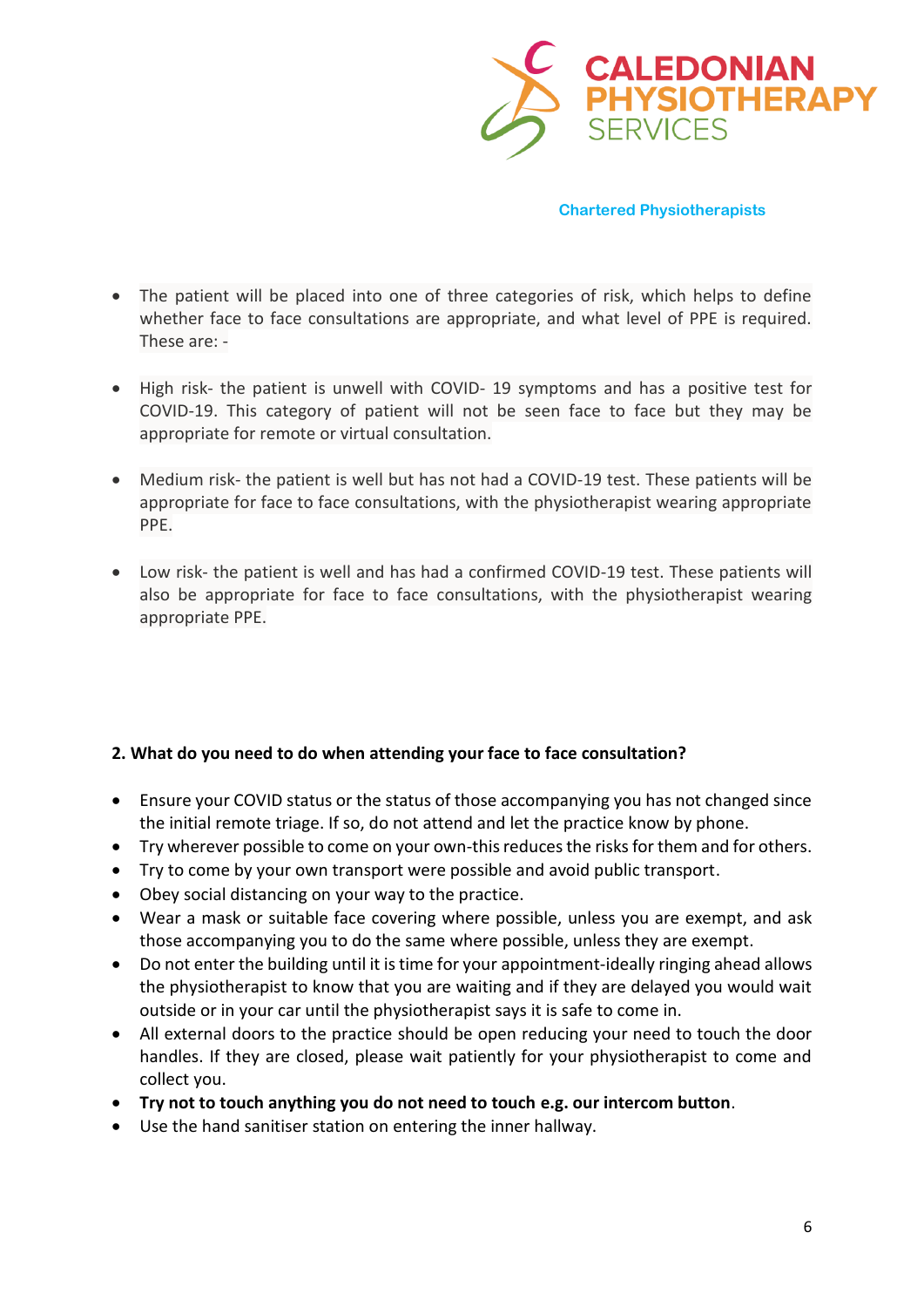

- You will either proceed upstairs to Suite 4 or downstairs to Suite 2. The physiotherapist will meet you and take you into the treatment room and will open and close any doors, so you do not have to touch them.
- The toilets at the practice will be closed and only available in an emergency to reduce the areas that the patients and staff touch.
- There will be no waiting area and all unnecessary furniture will be removed to reduce contact with them for patients and staff.
- Wear something comfortable to your consultation which will allow the physiotherapist to examine you more closely, ideally if wearing shorts wear them under your trousers. This reduces the use of shorts provided by the practice and their possible contamination.
- You will be asked to sit 2 metres from the physiotherapist on a plastic chair which is easily cleaned, if applicable those accompanying you will do the same.
- In the event of an emergency the physiotherapist would advise the patient as to the course of action.

# **3). What will Caledonian Physiotherapy do to manage the risks to you and others when attending for a face to face consultation?**

- You will see signs giving details about COVID-19, social distancing and hand sanitisation information by each doorway in the practice asking you not to come in if you suspect you may be infectious.
- The doors to the practice will either be open, or a member of staff will open and close the door for you, reducing your need to touch the door.
- Try to place all your belongings into your pockets or bag so that you do not need to hold them.
- Ensure your face covering is in place before you enter the building if you can wear one. You will then be required to sanitise your hands. There are instructions how to do this on the wall by the masks. The use of a mask, where possible, will reduce the risk of transmission by aerosol spread. The use of sanitiser will ensure your hands are clean. If you are accompanied, then the person accompanying you will have to do the same. Once the mask is in place, if you are wearing one, it is important not to touch it again until you leave the building.
- You will note that the toilets are closed (except in an emergency) and that there is no furniture in the waiting areas to reduce the surfaces that may be touched by patients or staff.
- You will be met by the physiotherapist who will take you and those accompanying you to the treatment room allocated to you and they will open and close the doors for you.
- Your appointment will be at a staggered time so that you do not come into close contact with other patients or staff and so that you can adhere to correct social distancing.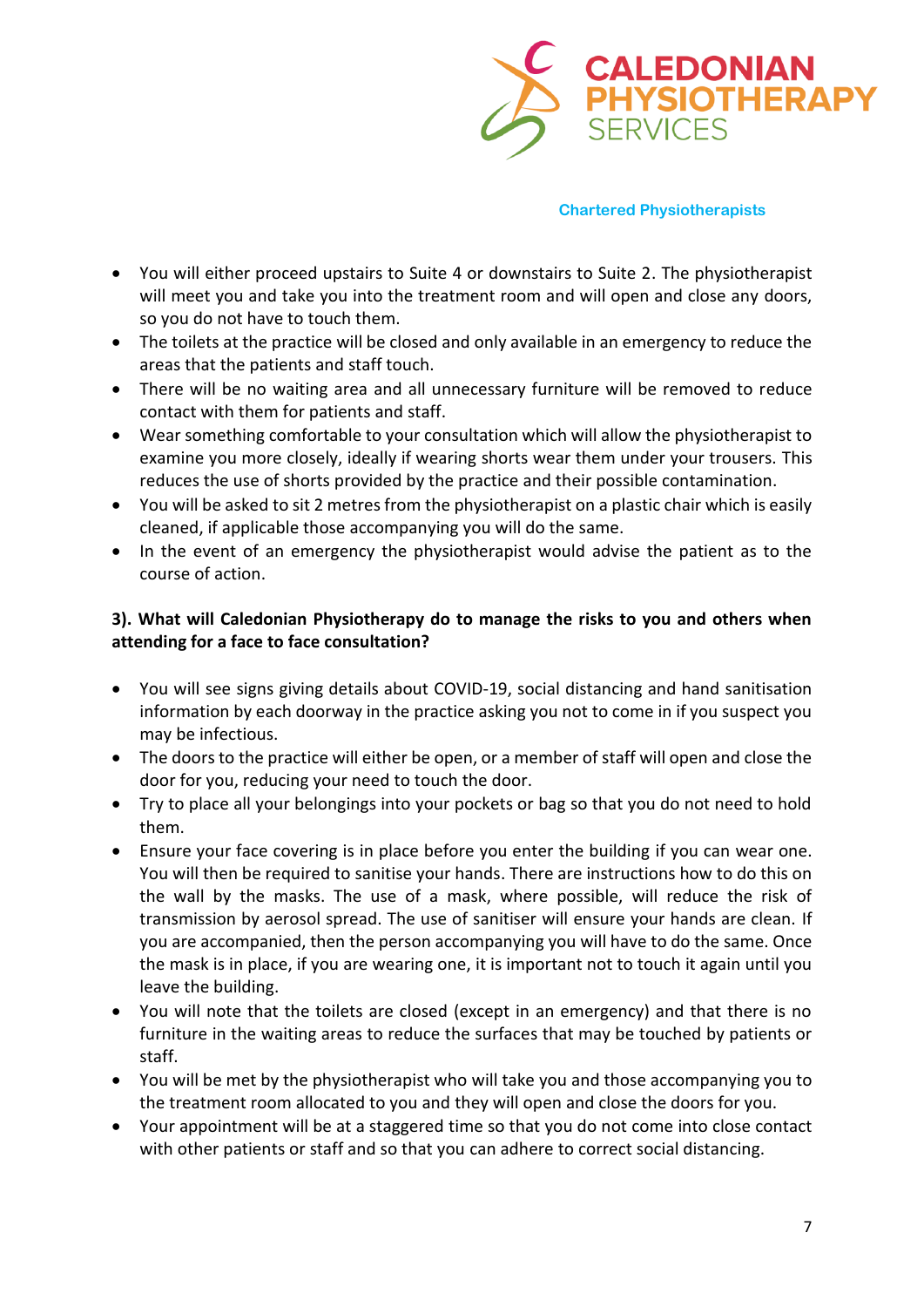

- The physiotherapist will be wearing PPE which has been deemed appropriate for the level of risk, namely, low risk: a mask, gloves and an apron; medium risk: a mask, gloves and an apron; the need for eye protection in this scenario will be individually risk assessed by the physiotherapist. They may check to see that your mask is well fitted and give you instructions how to fit it correctly. If you are accompanied the physiotherapist will check that their mask fits correctly. If this is necessary, the physiotherapist will ask you to sanitise your hands again.
- The physiotherapist will take your temperature and anybody accompanying you using an Infrared Thermometer and they will record these details. If there is any suspicion that you may be a COVID-19 risk, you will be asked to leave and go home.
- The physiotherapist will ask you to sit down on a plastic chair placed 2 metres distant and this will be the case for anybody accompanying you. The use of plastic chairs ensure we can clean the chair easily.
- The physiotherapist will go over the COVID 19 questions they have asked you previously and if accompanied those accompanying you. If you wish to ask any questions, then do so.
- The physiotherapist will ask you to sign a consent form to show that you understand and agree to the risks that may be involved in a face to face consultation and that you wish to proceed. If accompanied, they would do the same.
- The physiotherapist will then perform a subjective examination and ask you more detailed questions about your problem.
- The physiotherapist may ask you to undress, they will step out of the room whilst you do this, the physiotherapist will provide you with a plastic box to put your clothes in whilst you are being examined. At the end of the examination, you can retrieve your clothes from the box.
- The physiotherapist will perform an objective assessment and may ask you to perform movements or to lie on the treatment plinth. The treatment plinth will be covered in disposable bed roll and the pillows are wipeable.
- The physiotherapist may touch you during the examination and any subsequent treatment, but this will be kept to a minimum to reduce the time of the contact ideally for less than 15 minutes.
- The physiotherapist will not ask you to exercise so hard that you become breathless and therefore increase the generation of aerosol droplets (Aerosol Generating Procedure).
- After the examination you will be asked to dress whilst the physiotherapist leaves the room.
- The physiotherapist will discuss your possible diagnosis and the proposed plan of treatment, they may send you a treatment plan by email or post to reduce the time spent in contact with you.
- The physiotherapist will discuss your next appointment and give you a date and time for this. The physiotherapist may suggest that your future management could be done via a